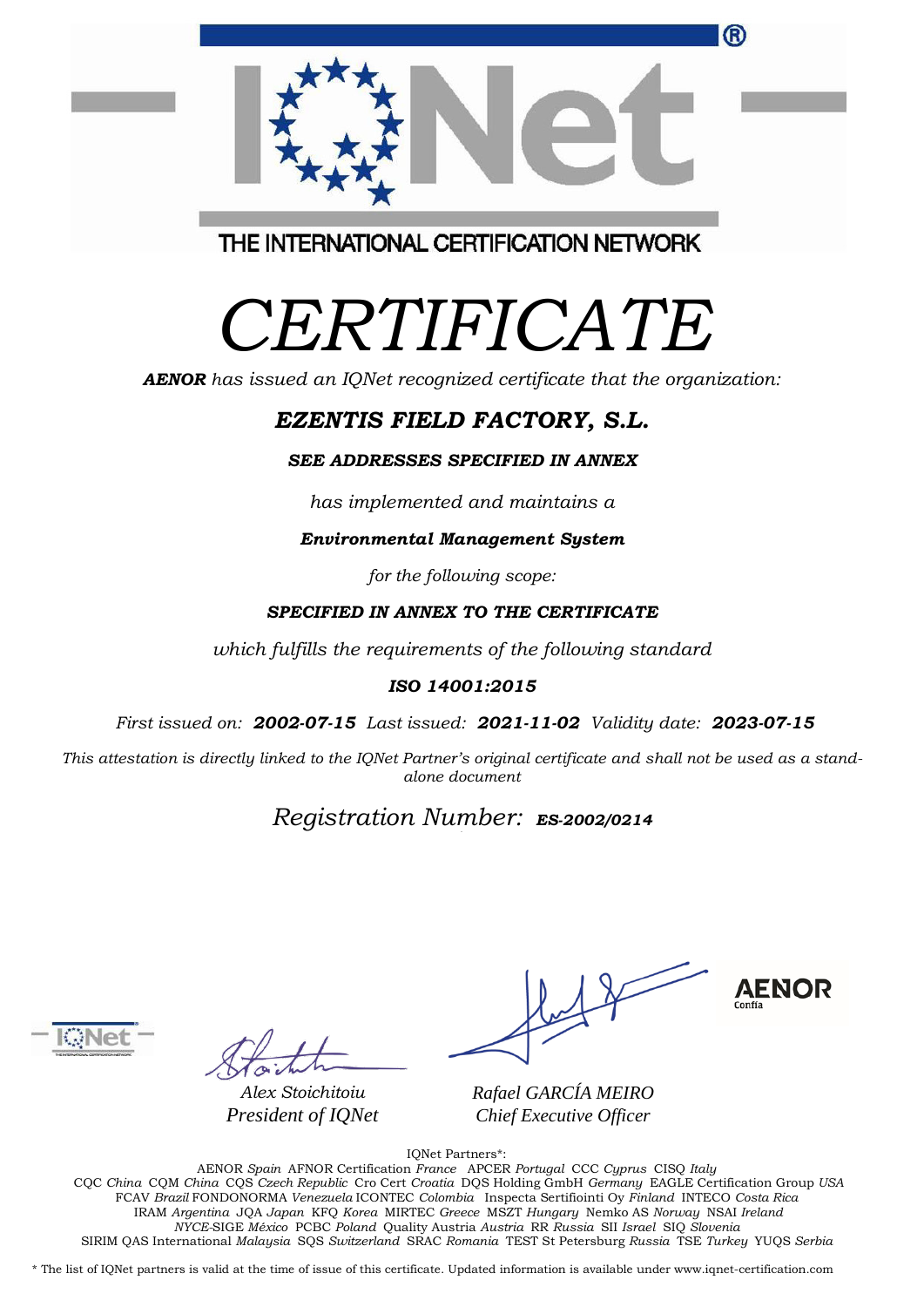|                                         | ® |
|-----------------------------------------|---|
|                                         |   |
| THE INTERNATIONAL CERTIFICATION NETWORK |   |

## *Annex to IQNet Certificate Number ES-2002/0214 EZENTIS FIELD FACTORY, S.L.*

*Activities within the scope of IQNet Certificate EZENTIS FIELD FACTORY, S.L. Number ES-2002/0214 include the following:*

**The engineering, design, project development, management, construction, installation, commissioning and maintenance of telecommunications networks and systems.**

*First issued on: 2002-07-15 Last issued: 2021-11-02 Validity date: 2023-07-15*

*This annex is only valid in connection with the above-mentioned certificate.*

*Alex Stoichitoiu President of IQNet*



**AENOR** 

*Rafael GARCÍA MEIRO Chief Executive Officer*

IQNet Partners\*:

AENOR *Spain* AFNOR Certification *France* APCER *Portugal* CCC *Cyprus* CISQ *Italy* CQC *China* CQM *China* CQS *Czech Republic*  Cro Cert *Croatia* DQS Holding GmbH *Germany* FCAV *Brazil* FONDONORMA *Venezuela* ICONTEC *Colombia* Inspecta Sertifiointi Oy *Finland* INTECO *Costa Rica* IRAM *Argentina* JQA *Japan* KFQ *Korea* MIRTEC *Greece* MSZT *Hungary* Nemko AS *Norway*  NSAI *Ireland NYCE-*SIGE *México* PCBC *Poland* Quality Austria *Austria* RR *Russia* SII *Israel* SIQ *Slovenia*  SIRIM QAS International *Malaysia* SQS *Switzerland* SRAC *Romania* TEST St Petersburg *Russia* TSE *Turkey* YUQS *Serbia* IQNet is represented in the USA by: AFNOR Certification, CISQ, DQS Holding GmbH and NSAI Inc.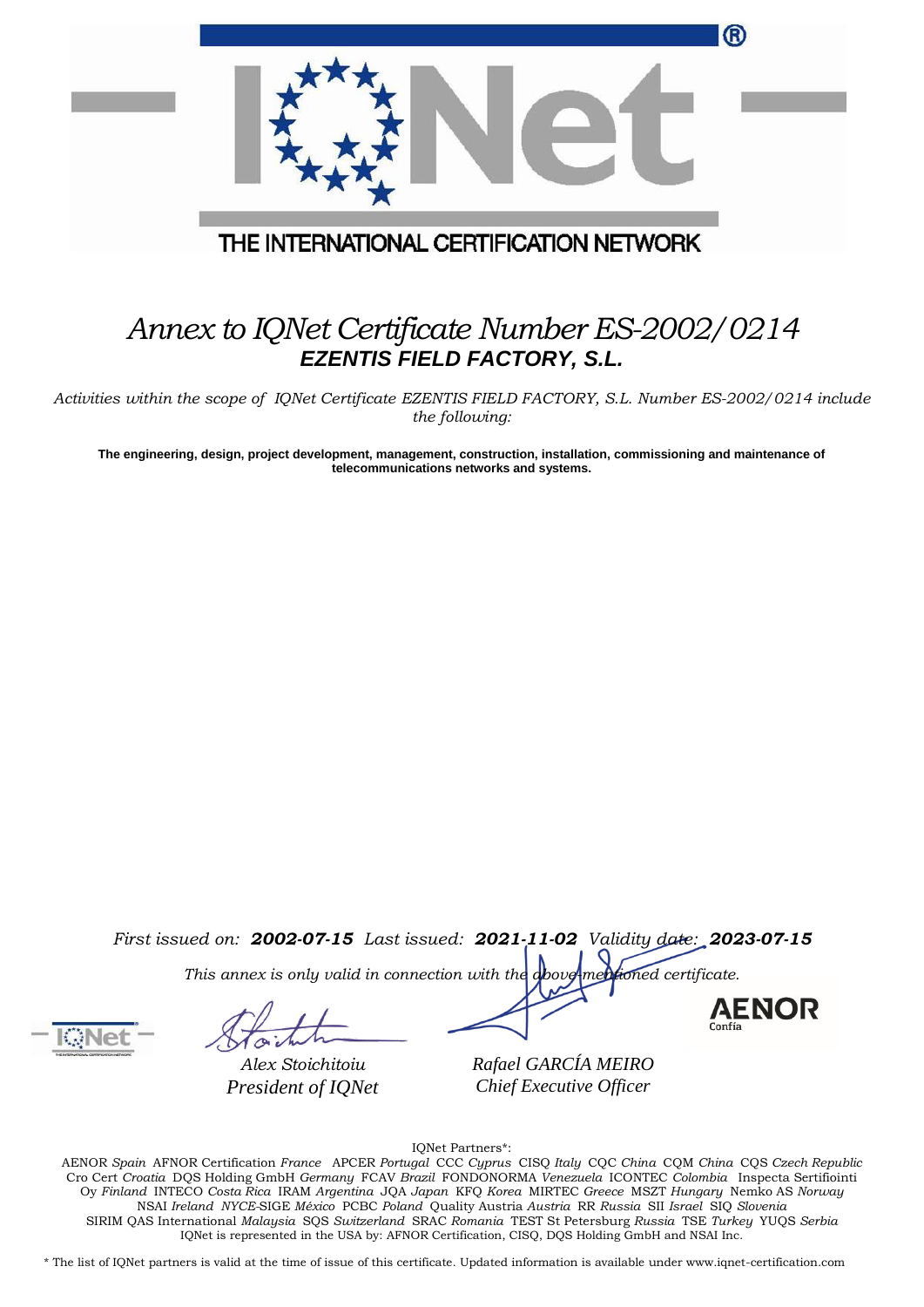|                                                                                                                                                      | ®                                                                                                                                                             |
|------------------------------------------------------------------------------------------------------------------------------------------------------|---------------------------------------------------------------------------------------------------------------------------------------------------------------|
|                                                                                                                                                      | THE INTERNATIONAL CERTIFICATION NETWORK                                                                                                                       |
|                                                                                                                                                      |                                                                                                                                                               |
|                                                                                                                                                      | Annex to IQNet Certificate Number ES-2002/0214<br><b>EZENTIS FIELD FACTORY, S.L.</b>                                                                          |
| <b>EZENTIS FIELD FACTORY, S.L.</b><br>Oficina principal de Sevilla<br>Avenida REINO UNIDO 1 - 3º C. EDIFICIO GYESA PALMERA<br><b>41012 - SEVILLA</b> | Delegación de Badajoz<br>PI EL NEVERO - CL NEVERO TRECE, Nº 35-37<br>06006 - BADAJOZ                                                                          |
| Delegación de Cádiz<br>PI FADRICA, NAVE 74<br>11100 - SAN FERNANDO<br>(CADIZ)                                                                        | Delegación de Alicante<br>PI PLA DE LA VALLONGA - CL AGUA, 18<br><b>03006 - ALICANTE</b>                                                                      |
| Delegación de Barcelona<br><b>CL RIERA DE LOS FRAILES, 24-26</b><br>08907 - HOSPITALET DE LLOBREGAT<br>(BARCELONA)                                   | Delegación Jaén<br>PI LOS OLIVARES, CL JABALQUINTO, PARCELA 12<br>23009 - JAEN<br>(JAEN)                                                                      |
| Delegación Madrid<br>PI SAN FERNANDO II - CL SIERRA DEL GUADARRAMA, 100<br>28830 - SAN FERNANDO DE HENARES<br>(MADRID)                               | Delegación de Sevilla<br>PI CALONGE, CL AUTOMOCIÓN, 26<br><b>41007 - SEVILLA</b>                                                                              |
| Delegación de Cáceres<br>PI LAS CAPELLANIAS, CL TONELEROS, PARCELA 24<br><b>10005 - CACERES</b><br>(CACERES)                                         | Delegación de Huelva<br>PI TARTESOS, CALLE B, NAVE 64-67<br>21007 - HUELVA                                                                                    |
| Delegación de Ávila<br>PI VICOLOZANO, CL VALENCIA, 34<br>05194 - AVILA                                                                               | Delegación Las Palmas<br>PI EL SEBADAL, CL SAO PAULO, 25<br>35008 - LAS PALMAS DE GRAN CANARIA<br>(LAS PALMAS)                                                |
| Delegación León<br>PI DE VILLADANGOS, CL 1 PARCELA 22<br>24392 - LEON                                                                                | Delegación Salamanca<br>CL PASTEUR, 15. POLÍGONO DE MONTALVO I<br>37008 - SALAMANCA                                                                           |
|                                                                                                                                                      | First issued on: 2002-07-15 Last issued: 2021-11-02 Validity date: 2023-07-15<br>This annex is only valid in connection with the above mentioned certificate. |
|                                                                                                                                                      | <b>AENOI</b>                                                                                                                                                  |
| Alex Stoichitoiu<br>President of IQNet                                                                                                               | Rafael GARCÍA MEIRO<br>Chief Executive Officer                                                                                                                |

IQNet Partners\*:

AENOR *Spain* AFNOR Certification *France* APCER *Portugal* CCC *Cyprus* CISQ *Italy* CQC *China* CQM *China* CQS *Czech Republic*  Cro Cert *Croatia* DQS Holding GmbH *Germany* FCAV *Brazil* FONDONORMA *Venezuela* ICONTEC *Colombia* Inspecta Sertifiointi Oy *Finland* INTECO *Costa Rica* IRAM *Argentina* JQA *Japan* KFQ *Korea* MIRTEC *Greece* MSZT *Hungary* Nemko AS *Norway*  NSAI *Ireland NYCE-*SIGE *México* PCBC *Poland* Quality Austria *Austria* RR *Russia* SII *Israel* SIQ *Slovenia*  SIRIM QAS International *Malaysia* SQS *Switzerland* SRAC *Romania* TEST St Petersburg *Russia* TSE *Turkey* YUQS *Serbia* IQNet is represented in the USA by: AFNOR Certification, CISQ, DQS Holding GmbH and NSAI Inc.